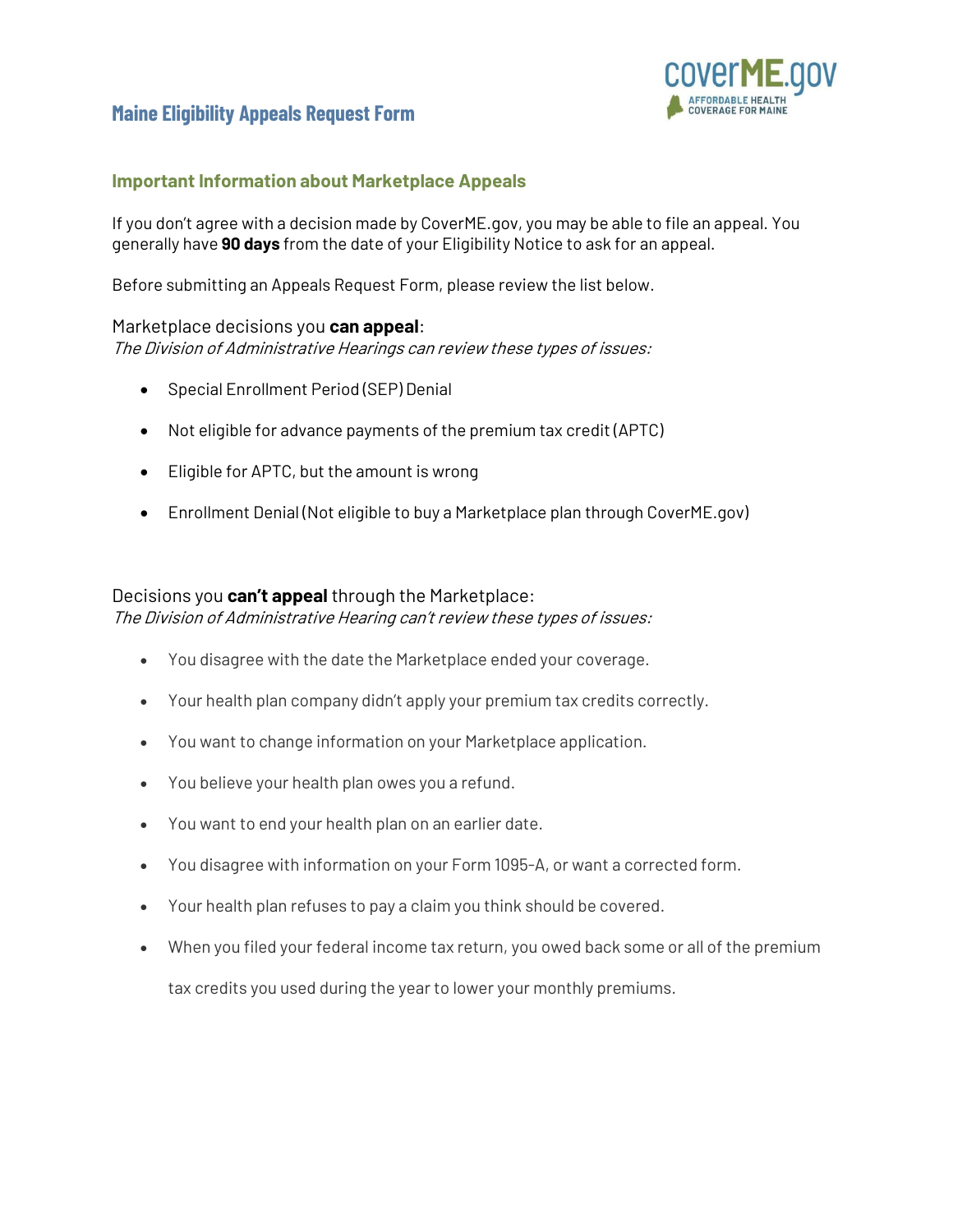

Request for Independent External Appeal of a Denied Eligibility Claim

| <b>Section I-Applicant Information</b>                                                                                                             |  |  |            |             |
|----------------------------------------------------------------------------------------------------------------------------------------------------|--|--|------------|-------------|
|                                                                                                                                                    |  |  |            |             |
|                                                                                                                                                    |  |  |            |             |
|                                                                                                                                                    |  |  |            |             |
|                                                                                                                                                    |  |  |            |             |
|                                                                                                                                                    |  |  |            |             |
| CoverME.gov ID: _____________________________                                                                                                      |  |  |            |             |
|                                                                                                                                                    |  |  |            |             |
| Section II - Appointment of Authorized Representative (Optional)                                                                                   |  |  |            |             |
| ** Complete this section only if someone else is representing the applicant in this appeal **                                                      |  |  |            |             |
| You may represent yourself or you may ask another person to act as your personal representative.<br>You may revoke this authorization at any time. |  |  |            |             |
|                                                                                                                                                    |  |  |            |             |
| Signature of Applicant (or legal representative - Please specify relationship or title)                                                            |  |  |            | <i>Date</i> |
|                                                                                                                                                    |  |  |            |             |
|                                                                                                                                                    |  |  |            |             |
| Representative's Phone Number(s): Daytime: (                                                                                                       |  |  | Evening: ( |             |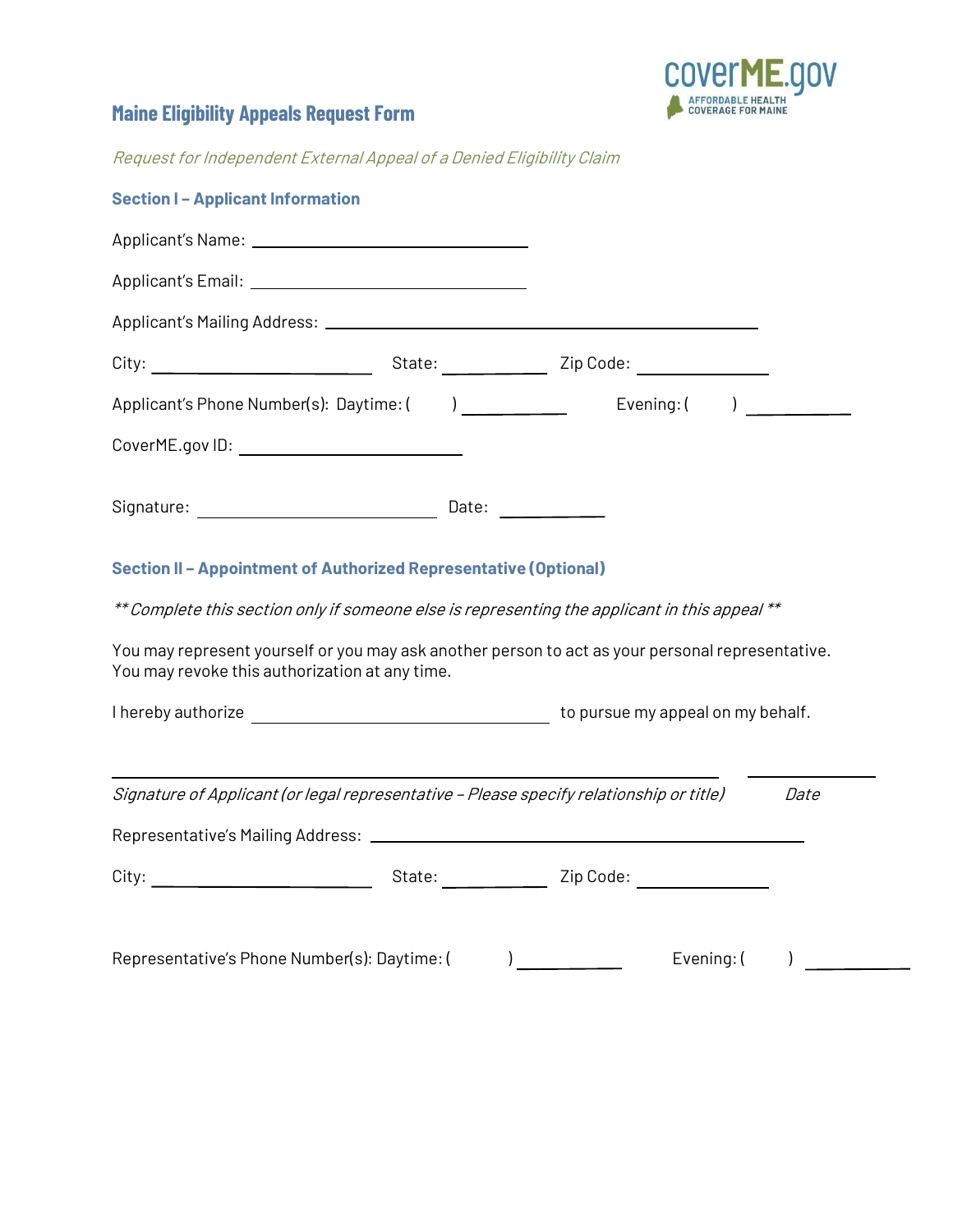

#### **Section III - Eligibility Decision in Dispute**

I am requesting a hearing because I disagree with the following action(s):

Please check the box of all situations that apply.

- Special Enrollment Period (SEP) Denial
- Not eligible for advance payments of the premium tax credit (APTC)
- **Eligible for APTC, but the amount is wrong**
- Enrollment Denial (Not eligible to buy a Marketplace plan through CoverME.gov)
- Cost-Sharing Reduction (CSR) Denial or Calculation

How do you want the agency's decision to be changed?

List by name all others in your household whose benefits determination you are also appealing:

(APTC/CSR Cases Only): How much APTC where you approved for? \$ max/month

How much CSR were you approved for?  $\%$ 

Do you want to receive APTC/CSR while your appeal is pending? Yes No

Note: If you select this option, and the result of your appeal is that you are determined eligible for less, or no premium tax credit, the amount you received while your appeal is pending may lead to you owing more federal taxes or it may reduce the refund you would have otherwise received.

### **Section IV – Expedited Review**

\*\* Complete this section only if you would like to request expedited review \*\*

The applicant or appointed representative may request that the external review be handled on an expedited basis.

Do you request an expedited review? Yes No